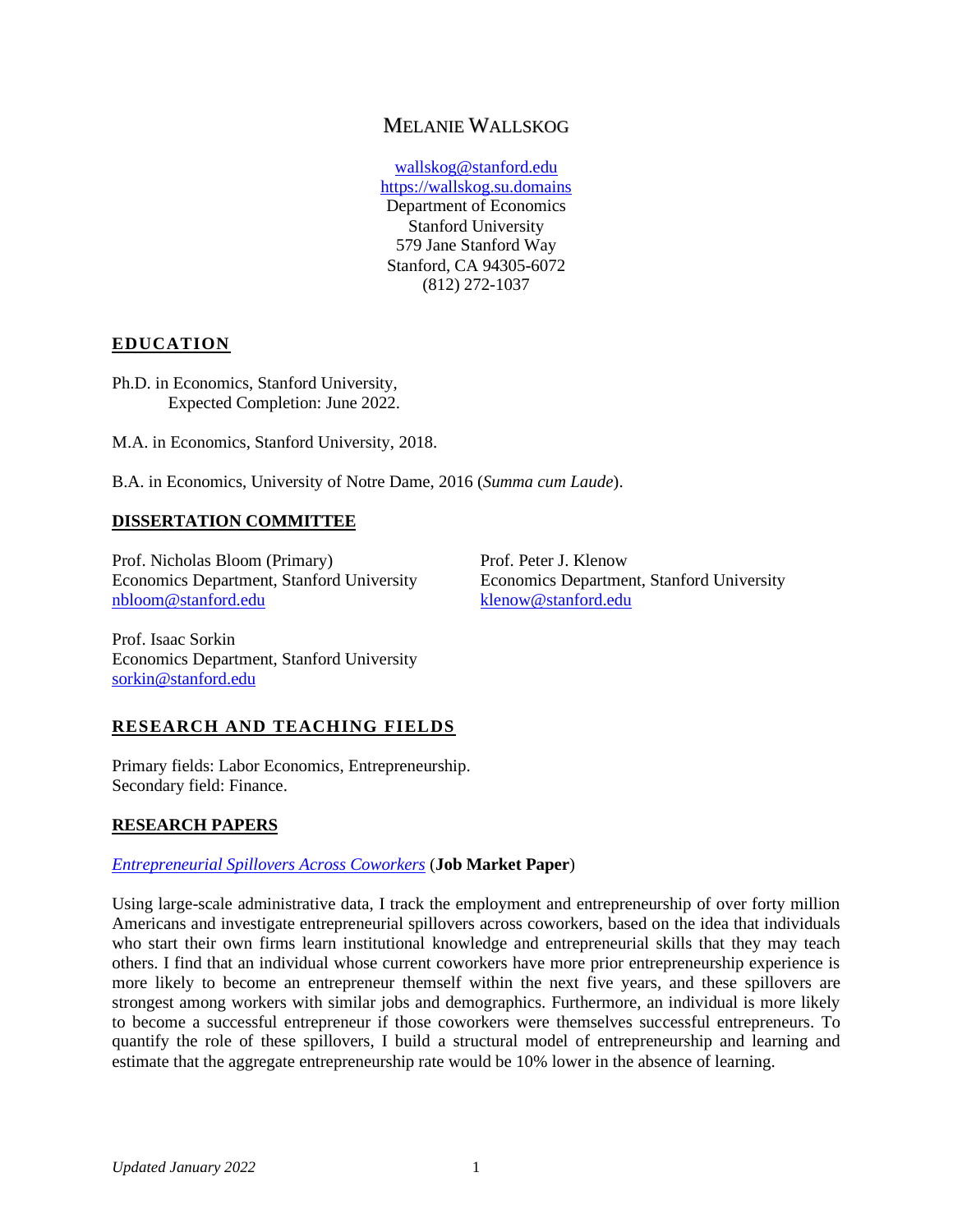#### *[The Slow Diffusion of Earnings Inequality](https://wallskog.su.domains/files/sorkinwallskog.pdf)*, with Isaac Sorkin

Over the last several decades, rising pay dispersion between firms accounts for the majority of the dramatic increase in earnings inequality in the United States. This paper shows that a distinct crosscohort pattern drives this rise: newer cohorts of firms enter more dispersed and stay more dispersed throughout their lives. A similar cohort pattern drives a variety of other closely related facts: increases in worker sorting across firms on the basis of pay, education, and age, and increasing productivity dispersion across firms. We discuss two important implications. First, these cohort patterns suggest a link between changes in firm entry associated with the decline in business dynamism and the rise in earnings inequality. Second, cohort effects imply a slow diffusion of inequality: we expect inequality to continue to rise as older and more equal cohorts of firms are replaced by younger and more unequal cohorts. Back of the envelope calculations suggest that this momentum could be substantial with increases in betweenfirm inequality in the next two decades almost as large as in last two.

#### *[Pay, Productivity](https://www.nber.org/papers/w29377) and Management*, with Nicholas Bloom, Scott Ohlmacher, and Cristina Tello-Trillo

Using confidential matched employer-employee earnings data from the U.S. Census Bureau, we find that employees at more productive firms and at firms with more structured management practices have substantially higher pay, both on average and across every percentile of the pay distribution. This payperformance relationship is particularly strong amongst higher paid employees, with a doubling of firm productivity associated with 11% more pay for the highest-paid employee (likely the CEO) compared to 4.7% for the median worker. This pay-performance link holds in public and private firms, although it is almost twice as strong in public firms for the highest-paid employees. Top pay *volatility* is also strongly related to productivity and structured management, suggesting this performance-pay relationship arises from more aggressive monitoring and incentive practices for top earners.

### *[Strong versus Weak Ties: Social Mobility of British WWI Soldiers](https://wallskog.su.domains/files/wallskog_muellergastell_pals.pdf)*, with Jonas Mueller-Gastell

At the onset of World War I, Britain's military raised military units in three distinct ways: some regiments drew men from across all social classes and across the country, some regiments emerged from the local units of the Territorial Force (TF), and thirdly, some regiments enlisted family members, neighbors, and coworkers in groups. These cohesive and homogenous "Pals battalions" were, in part, a direct response to the opposition of upper class men to serve alongside the lower classes. This unique military structure allows us to test the effect of expanding your social network across class and occupation boundaries on occupational mobility. We compare regular regiment enlistees to the Territorial Force and Pals Battalions enlistees using World War I enlistment records and the post-war 1939 Register. Across a variety of measures of occupational mobility, we find suggestive evidence that, in particular for unskilled soldiers, the weak ties of non-Pals, non-TF soldiers contributed more to upward social mobility than the strong ties of Pals and the TF.

### **PUBLICATIONS**

- BLOOM, NICHOLAS, SCOTT OHLMACHER, CRISTINA TELLO-TRILLO, AND MELANIE WALLSKOG [2019], "Research: Better-Managed Companies Pay Employees More Equally," *Harvard Business Review*.
- EVANS, WILLIAM N., JAMES X. SULLIVAN, AND MELANIE WALLSKOG [2016], "The Impact of Homelessness Prevention Programs on Homelessness," *Science,* 353.6300: 694-699.